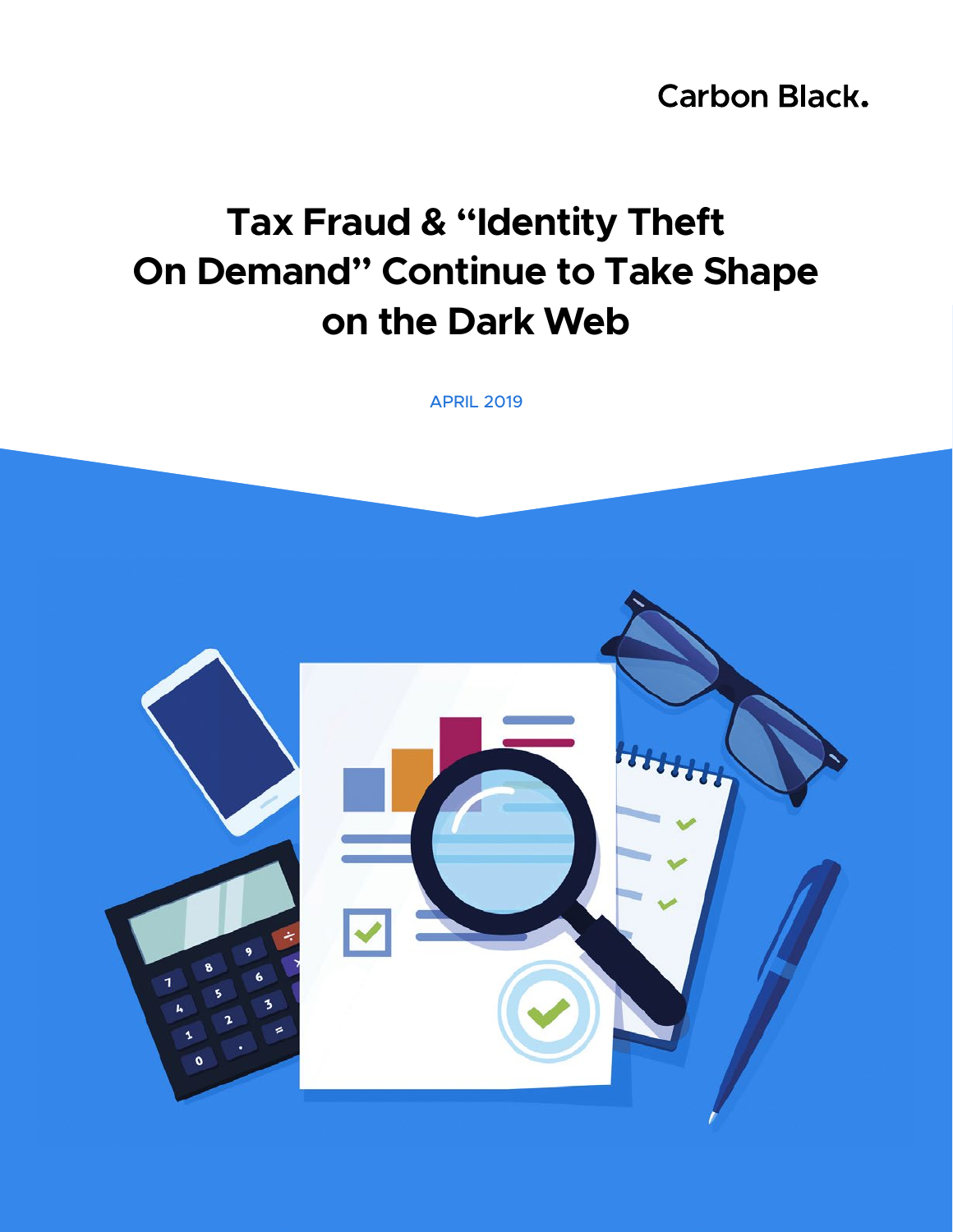#### **Introduction**

While online sales of identity and banking information have both been easily accessible to malicious actors for a decade or more, there has been a recent maturation in the dark web economy focused on tax identity theft.

Carbon Black's recent research into various marketplaces on the dark web found W-2 forms, 1040 forms and how-to guides for illicitly cashing out tax returns available. W-2s and 1040s are available on the dark web at relatively low cost, ranging from \$1.04 to \$52. Names, Social Security Numbers (SSNs) and birthdates can be obtained for a price ranging from \$0.19 to \$62.

For a more comprehensive investment (around \$1,000) a relatively inexperienced hacker can purchase authenticated access to a U.S.-based bank account, file a false tax return, claim the IRS refund and cash out via a cryptocurrency exchange for a 100+% return on investment.

Perhaps most notable is that an identity theft cycle can now be completed by an attacker without ever stepping foot outside or showing

their face to another human via "identity fraud on demand," a process by which a hacker can provide stolen/purchased identity information and receive an original image of a person holding a forged passport with matching picture/information and scans of the forged identity documents.

The research also found that various tax identity theft products and services on the dark web are becoming cheaper; sellers are working hard to differentiate themselves and their products; and new products are being developed to meet identity thieves' demands, forming a living, breathing economy built to empower even entry-level hackers.

This evolution in tax fraud and tax identity theft is congruent to various dark web economies, including ransomware, as Carbon Black outlined in a 2017 report, further suggesting that attackers are constantly evolving their behaviors to "follow the money." This report highlights some of the offerings available on the robust dark web economy of scale.



ATTACKERS ARE CONSTANTLY EVOLVING THEIR BEHAVIORS TO "FOLLOW THE MONEY."

**Carbon Black.**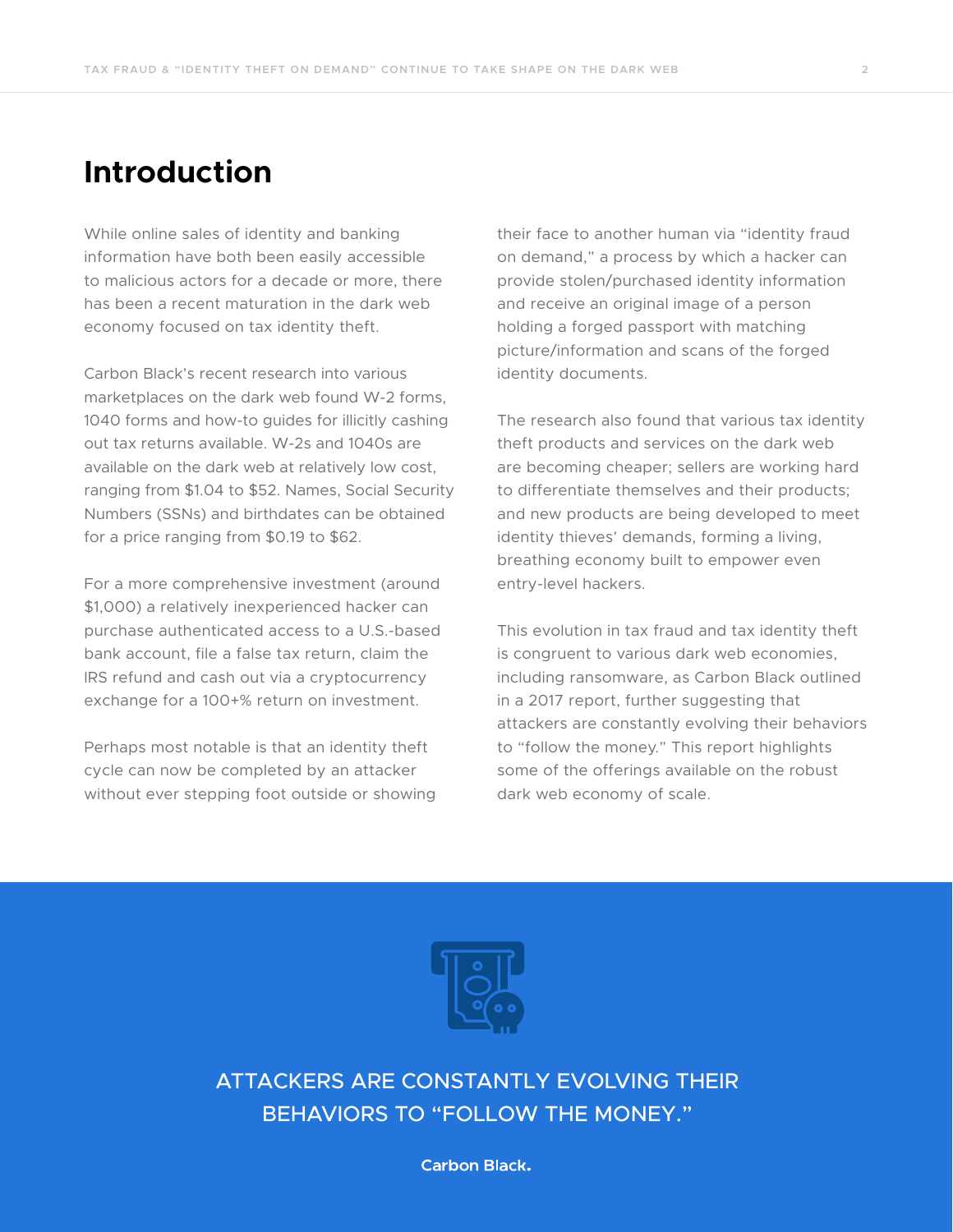#### **A Deeper Look at Tax Identity Theft**

Several dark web marketplaces are currently advertising tax information, all of which are encouraging tax identity theft. Listings include previous years' W-2 forms, form 1040 information and SSNs, among other information, indicating that cyber criminals are not just looking to make a quick buck, but also trying to steal a person's financial future.

More prevalent are listings selling "how-to" guides for cashing out with tax returns. These listings are cheap, some as low as \$5, but do not provide any actual tax data. The sellers that offer these listings usually list other similar documentation for credit card fraud and PayPal scams.

Our research found:

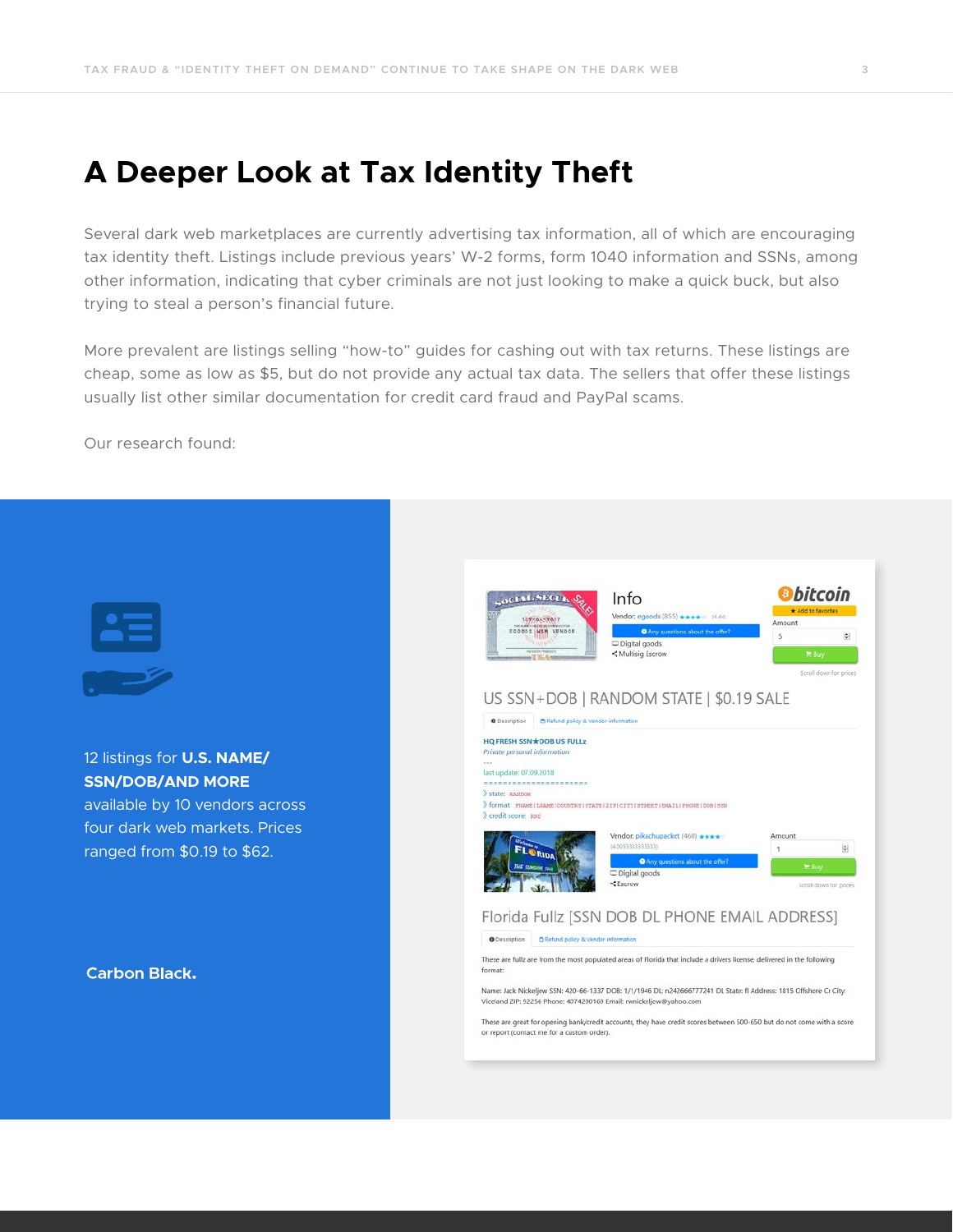

Three vendors were selling **PREVIOUS YEAR TAX FORMS, TO INCLUDE W2S, FORM 1040S AND OTHER FORMS**. Prices ranged from \$1.04 to \$52. These typically come from hacked accounting firms and enable false tax return filings.

**Carbon Black.** 

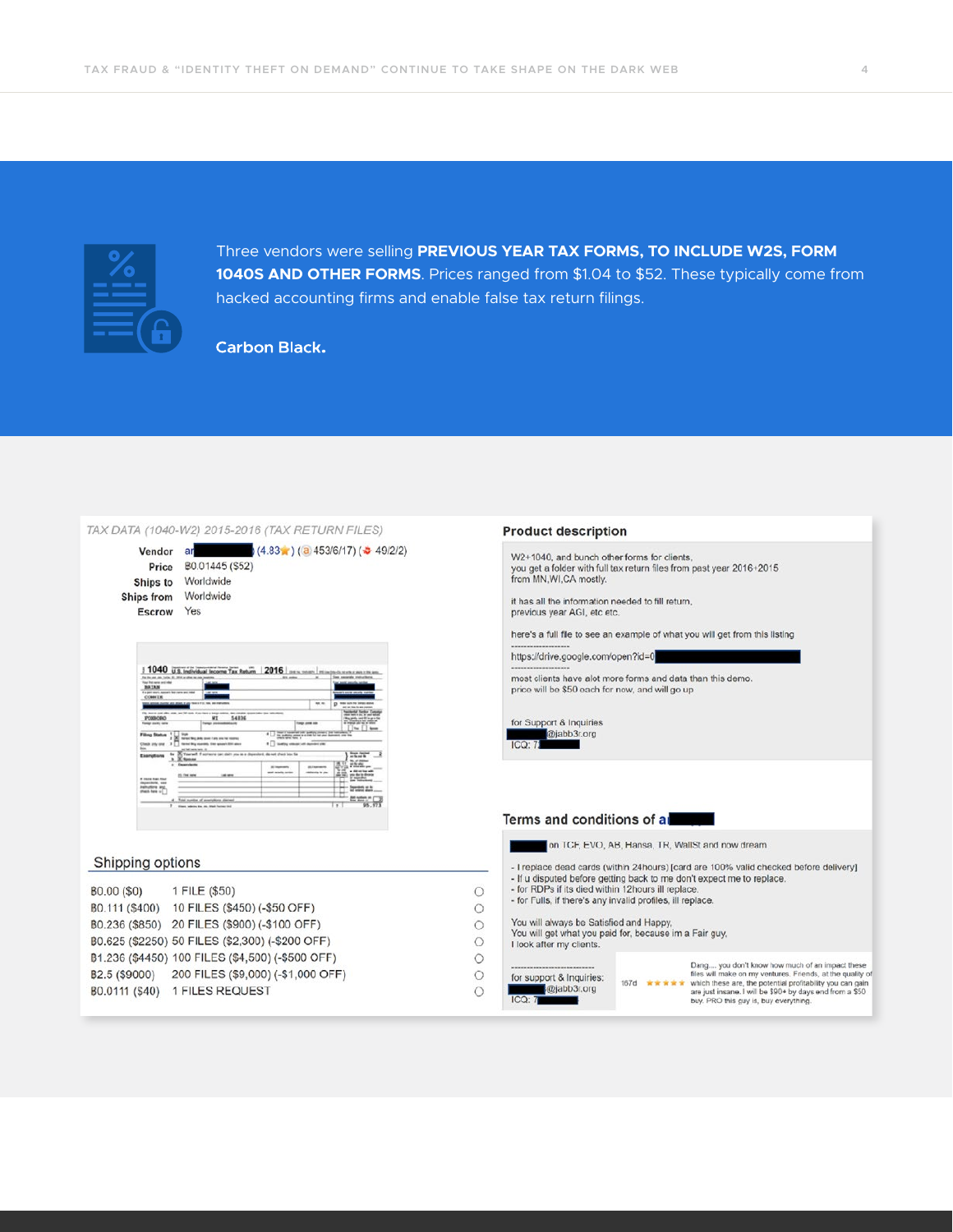

Three offerings for **FORGED W2 FORMS**  are as low as \$50 but require the buyer to supply all the required information.

#### **Carbon Black.**

**HOW-TO GUIDES FOR CASHING OUT OTHER PEOPLE'S TAX RETURNS** are available for around \$5 but one offer, claiming to be the most comprehensive guide for tax refund cash out, was listed for \$70.

**Carbon Black.** 

| <b>Name Declined</b>                                                                                         |                                                                         | (4,87666666666657)<br>G Ships from: US<br><b>D</b> Ships Worldwide<br>< Multisig Escrow<br>C Auto-Accept | Vendor: namedeclined (78) *****<br>Any questions about the offer?                                                                                                                                                                                                                                                                                                           |            | Amount<br>1           | # <sub>Buy</sub> | (e)<br>Scroll down for prices |
|--------------------------------------------------------------------------------------------------------------|-------------------------------------------------------------------------|----------------------------------------------------------------------------------------------------------|-----------------------------------------------------------------------------------------------------------------------------------------------------------------------------------------------------------------------------------------------------------------------------------------------------------------------------------------------------------------------------|------------|-----------------------|------------------|-------------------------------|
|                                                                                                              |                                                                         |                                                                                                          | Forged W-2 Employment Tax Form - Proof of                                                                                                                                                                                                                                                                                                                                   |            |                       |                  |                               |
| Employment                                                                                                   |                                                                         |                                                                                                          |                                                                                                                                                                                                                                                                                                                                                                             |            |                       |                  |                               |
| <b>O</b> Description                                                                                         | <b>DRefund policy &amp; Vendor information</b>                          |                                                                                                          |                                                                                                                                                                                                                                                                                                                                                                             |            |                       |                  |                               |
| 19. Local Income Tax<br>20. Locality Name<br>21. Tax Year to Appear in Title                                 | "Shipping address will also be needed.                                  |                                                                                                          | give away that you either did not file or it is a fake if you show one other than the personal copy). Although these will not<br>check out with the IRS as they will not have the matching records from the said employer these have many handy uses.<br>These can be used to open a PO Box, show proof of employment as opposed to a paystub, show proof of address, prove |            |                       |                  |                               |
|                                                                                                              | Message me with any questions you may have.                             | Security cards, so make sure to browse the rest of my items.                                             | This item pairs very well with many of my other forgery items such has forged IDs and especially my forged Social                                                                                                                                                                                                                                                           |            |                       |                  |                               |
| Details                                                                                                      |                                                                         |                                                                                                          | Rating                                                                                                                                                                                                                                                                                                                                                                      |            |                       |                  |                               |
| Quantity in stock 92 Piece<br>Already sold: < 10 Piece<br>Category: Counterfeits + ID's<br>$V$ iews: $> 900$ | Minimum amount per order: 1 Piece<br>Maximum amount per order: 92 Piece |                                                                                                          |                                                                                                                                                                                                                                                                                                                                                                             | No Ratings |                       |                  |                               |
| Prices                                                                                                       |                                                                         |                                                                                                          | <b>Shipping Options</b>                                                                                                                                                                                                                                                                                                                                                     |            |                       |                  |                               |
| Amount<br>Price                                                                                              | <b>Bitcoin</b>                                                          | Monero                                                                                                   |                                                                                                                                                                                                                                                                                                                                                                             | Amount     | Price<br><b>GPSO1</b> | Bitcole          | Monero                        |
| \$50.00/hwa                                                                                                  | 0.01376 BTC/Piece                                                       | 1.06247 XMR/Piece                                                                                        | Digital Delivery                                                                                                                                                                                                                                                                                                                                                            | $1 - 99$   | \$0.00                | 0.00000          | 0.00000                       |
|                                                                                                              |                                                                         | Vendor: ExpectUs (385) *****                                                                             |                                                                                                                                                                                                                                                                                                                                                                             |            |                       |                  |                               |
|                                                                                                              |                                                                         | (4,7933333333333)                                                                                        |                                                                                                                                                                                                                                                                                                                                                                             |            | Amount<br>1           |                  | $\left\vert \Phi\right\vert$  |



| <b>O</b> Description                                                                                                                           | C Refund policy & Vendor information                               |                                                                                                                                                                                                                                                                                                                                                              |              |
|------------------------------------------------------------------------------------------------------------------------------------------------|--------------------------------------------------------------------|--------------------------------------------------------------------------------------------------------------------------------------------------------------------------------------------------------------------------------------------------------------------------------------------------------------------------------------------------------------|--------------|
|                                                                                                                                                | how to cash out ANYONE'S Tax Return with MINIMAL EFFORT, and EASE. | This is by FAR the most comprehensive, clear, easy-to-follow, up-to-date, resourceful, and thorough TAX REFUND<br>CASHOUT GUIDE EVER WRITTEN. Considerable time was spent in gathering the required resources, websites, tactics,<br>tools and information so that you will be absolutely successful every time you use this quide. This quide will show you |              |
|                                                                                                                                                | Here are just a few things you learn:                              |                                                                                                                                                                                                                                                                                                                                                              |              |
|                                                                                                                                                | How To Cash Out A Tax Return Without The W2 Sheet                  |                                                                                                                                                                                                                                                                                                                                                              |              |
|                                                                                                                                                | How To Acquire A W2 3 Different Ways                               |                                                                                                                                                                                                                                                                                                                                                              |              |
|                                                                                                                                                | How To 100% Make The Refund Go Unnoticed by your target            |                                                                                                                                                                                                                                                                                                                                                              |              |
|                                                                                                                                                |                                                                    | How To successfully cover your tracks without a technical knowledge or background                                                                                                                                                                                                                                                                            |              |
|                                                                                                                                                |                                                                    |                                                                                                                                                                                                                                                                                                                                                              |              |
|                                                                                                                                                |                                                                    | How To successfully cash out the Tax Refund EVEN IF YOUR TARGET ALREADY FILED IT THEMSELVES!!!!!!                                                                                                                                                                                                                                                            |              |
|                                                                                                                                                |                                                                    |                                                                                                                                                                                                                                                                                                                                                              |              |
|                                                                                                                                                |                                                                    | Rating                                                                                                                                                                                                                                                                                                                                                       |              |
|                                                                                                                                                |                                                                    | Communication                                                                                                                                                                                                                                                                                                                                                | 14.314       |
|                                                                                                                                                | Minimum amount per order: 1 Piece                                  |                                                                                                                                                                                                                                                                                                                                                              | $25^{\circ}$ |
|                                                                                                                                                | Maximum amount per order: 1 Piece                                  | Quality                                                                                                                                                                                                                                                                                                                                                      | 14,916<br>75 |
|                                                                                                                                                |                                                                    |                                                                                                                                                                                                                                                                                                                                                              |              |
|                                                                                                                                                | Category: Guides & Tutorials + Fraud                               |                                                                                                                                                                                                                                                                                                                                                              |              |
|                                                                                                                                                |                                                                    |                                                                                                                                                                                                                                                                                                                                                              |              |
|                                                                                                                                                |                                                                    |                                                                                                                                                                                                                                                                                                                                                              |              |
| You WILL ADORE THIS GUIDETT<br>Details<br>Quantity in stock 45 Piece<br>Already sold: > 10 Piece<br>$V$ lewe > 1500<br>Prices<br><b>Amount</b> | <b>Price</b>                                                       | Bitcoln                                                                                                                                                                                                                                                                                                                                                      |              |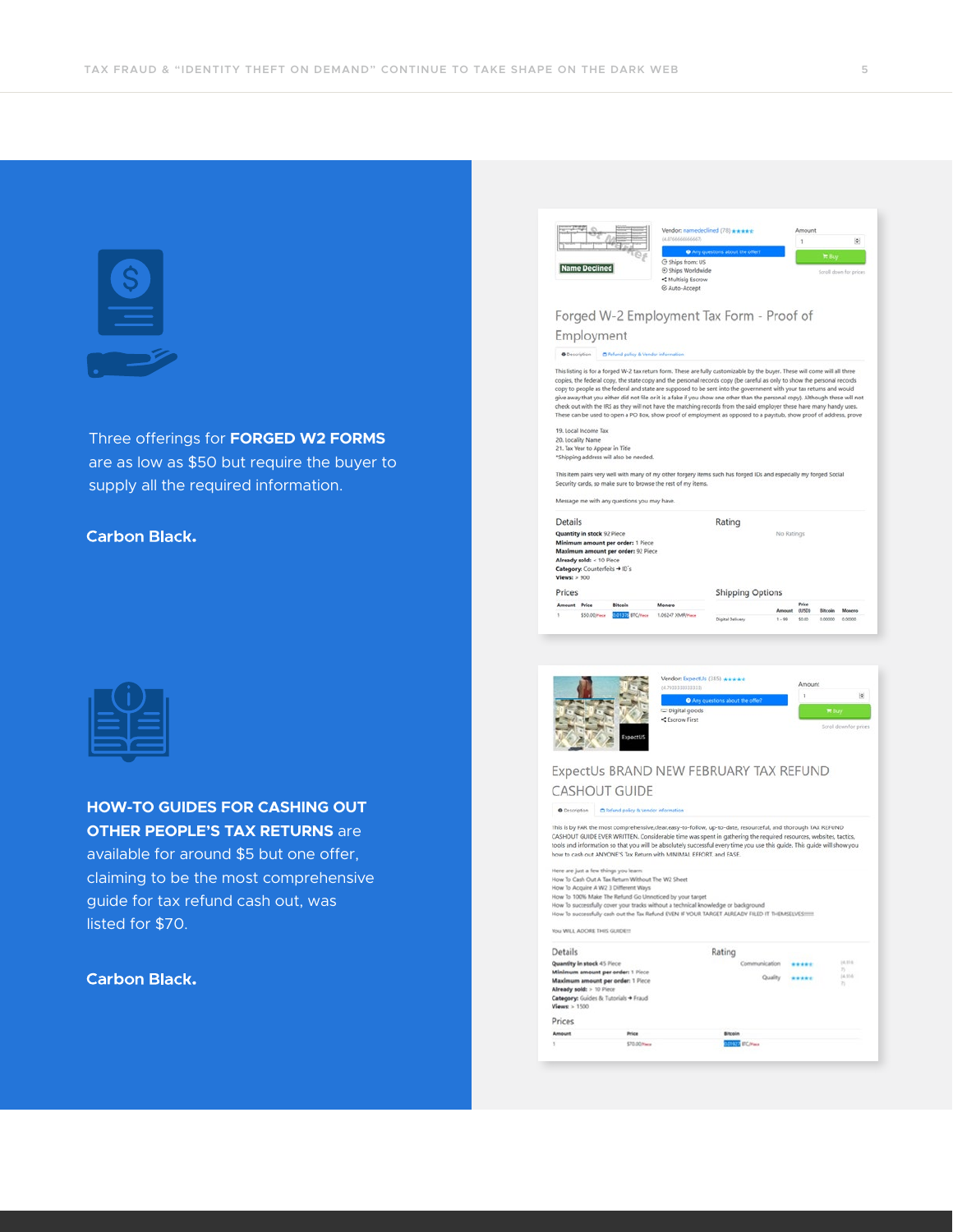#### **"Full Cycle Tax Fraud"**

Tax fraud affects thousands of citizens per year. The theft of a tax return can empower a criminal to steal someone's financial future, not just this year's tax refund. Tax information theft could easily extend to credit cards and home equity loan fraud, which could haunt a victim for decades.

There is a silver lining. With the help of big data and analytics, the IRS identified nearly \$10 billion in tax fraud in 2018—about four times higher than 2017—a positive indication that the government's concerted effort to crack down on fraud is creating a higher level of visibility into the problem.

On its website, the IRS outlines its "Dirty Dozen" tax scams, highlighting some techniques well known by security professionals, with phishing topping the list. Also appearing on the list is identity theft, though the role the dark web plays in this theft is glaringly absent.

According to Carbon Black's research, the current dark web economy is such that, for a \$1,000 investment, a relatively inexperienced "hacker" can:



Completing this cycle means an attacker can more than double their initial \$1,000 investment. The United States tax refund system, when exposed to the ruthless efficiency of dark web marketplaces, has been turned into a Vegas-style slot machine. Insert some bitcoin, pull the handle and figure out how to receive your \$2,000 - \$3,000 from the U.S. Treasury courtesy of a faceless victim thousands of miles away.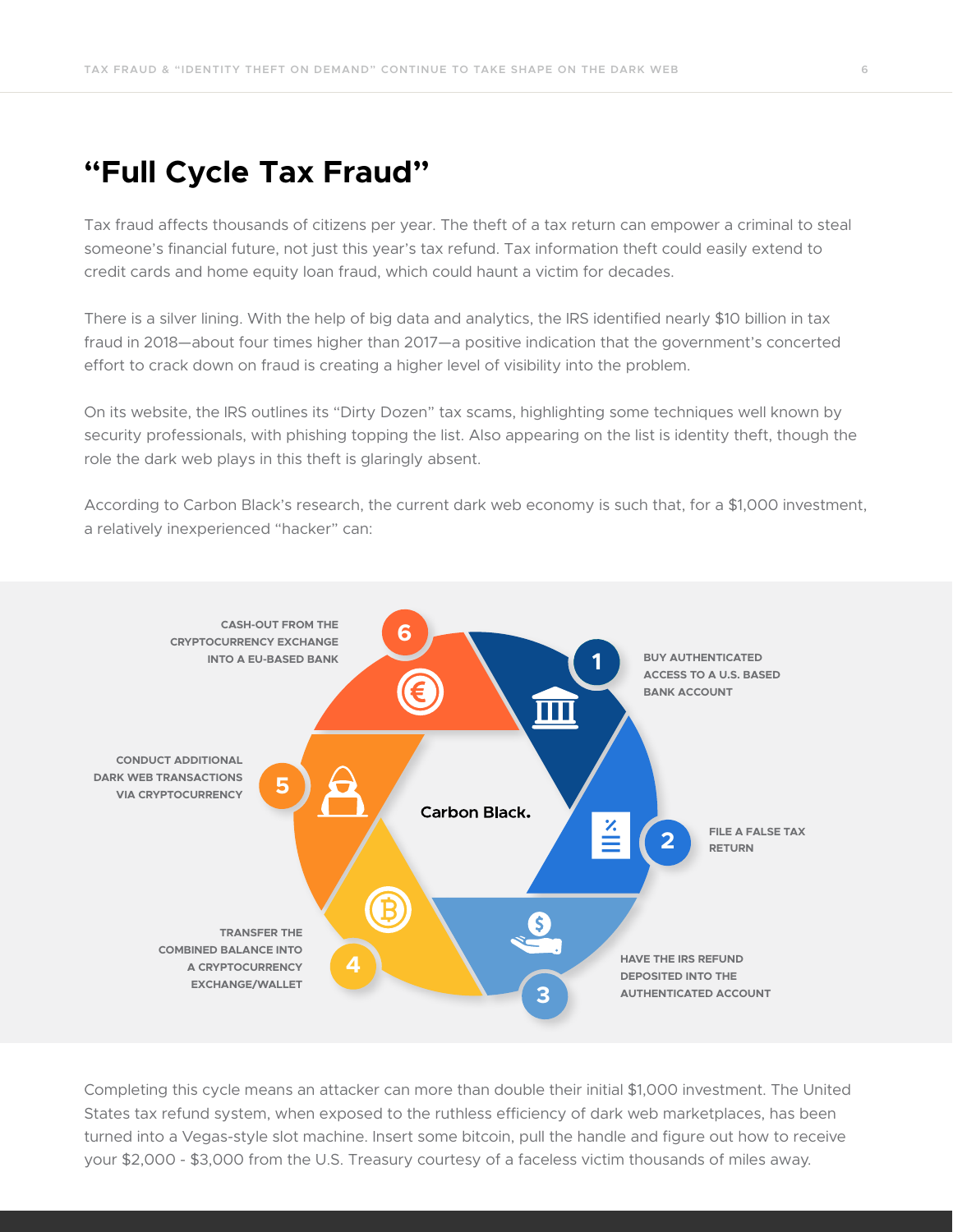#### **Bank Customer Credentials**

There are also a variety of bank customer credential types available on the dark web. Carbon Black's research found 98 listings for bank login information with prices ranging from \$1 to \$2,080 per account. The most expensive listings were for those that had extremely high balances available to cash out or custom-made bank accounts for anonymizing transactions.

Dark web marketplace banking credentials appear to come in two key flavors:



**Note:** Often, the listings will claim that they are not responsible for security questions or SMS verifications showing that two-factor authentication makes exploiting credentialed access to accounts more difficult.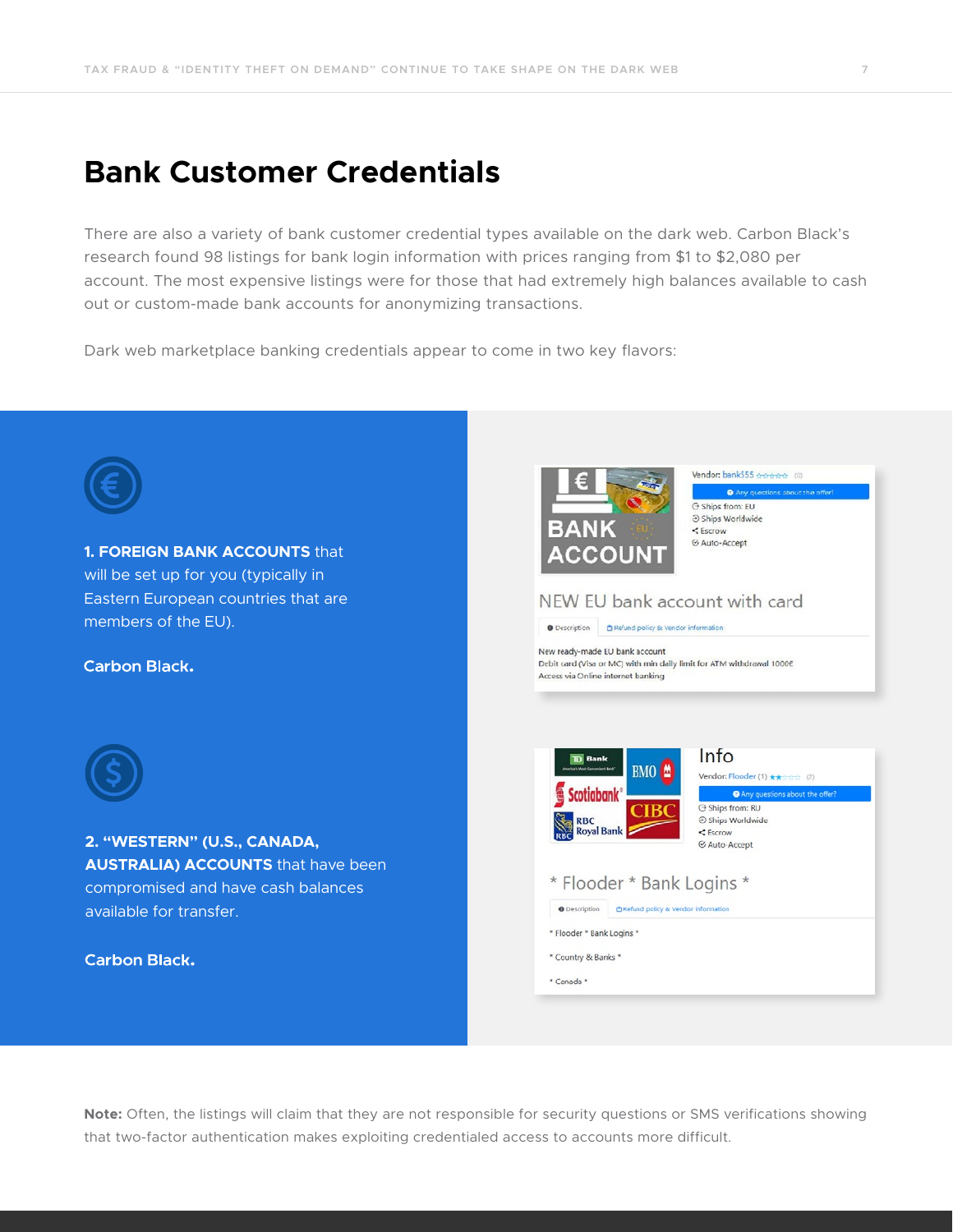### **"Identity Fraud On Demand"**



A whole new variety of offerings are becoming more common on the dark web, something we are referring to as "identity fraud on demand." A hacker can now provide stolen/purchased identity information (Name, DOB, SSN, etc.) and receive an original image of some person holding a forged passport with matching picture/information and scans of the forged identity documents.

This is significant. As 100%-online financial services become available (banking, cryptocurrency exchanges, etc.) these institutions have moved to a form of identity verification where the customer provides an image/photograph of themselves with their driver's license or passport in the same image (side-by-side face/ID verification, similar to what you experience when going through airport security) and scans of the identity documents. A hacker can now create a completely anonymous financial account by purchasing full validation elements without even exposing their facial likeness/image.

Combining various identity fraud-related resources allows individuals to open U.S.-based online bank accounts with completely falsified data. Many of the online-only banks require scanned copies of documentation and photo verification of the document holder. Having a stolen Social Security Account Number card printed and combining this real information with photo verification model services creates a challenging threat for the banking industry – where an unknown individual can take over a real identity with forged documents and a visual likeness – none of which belong to the swindler.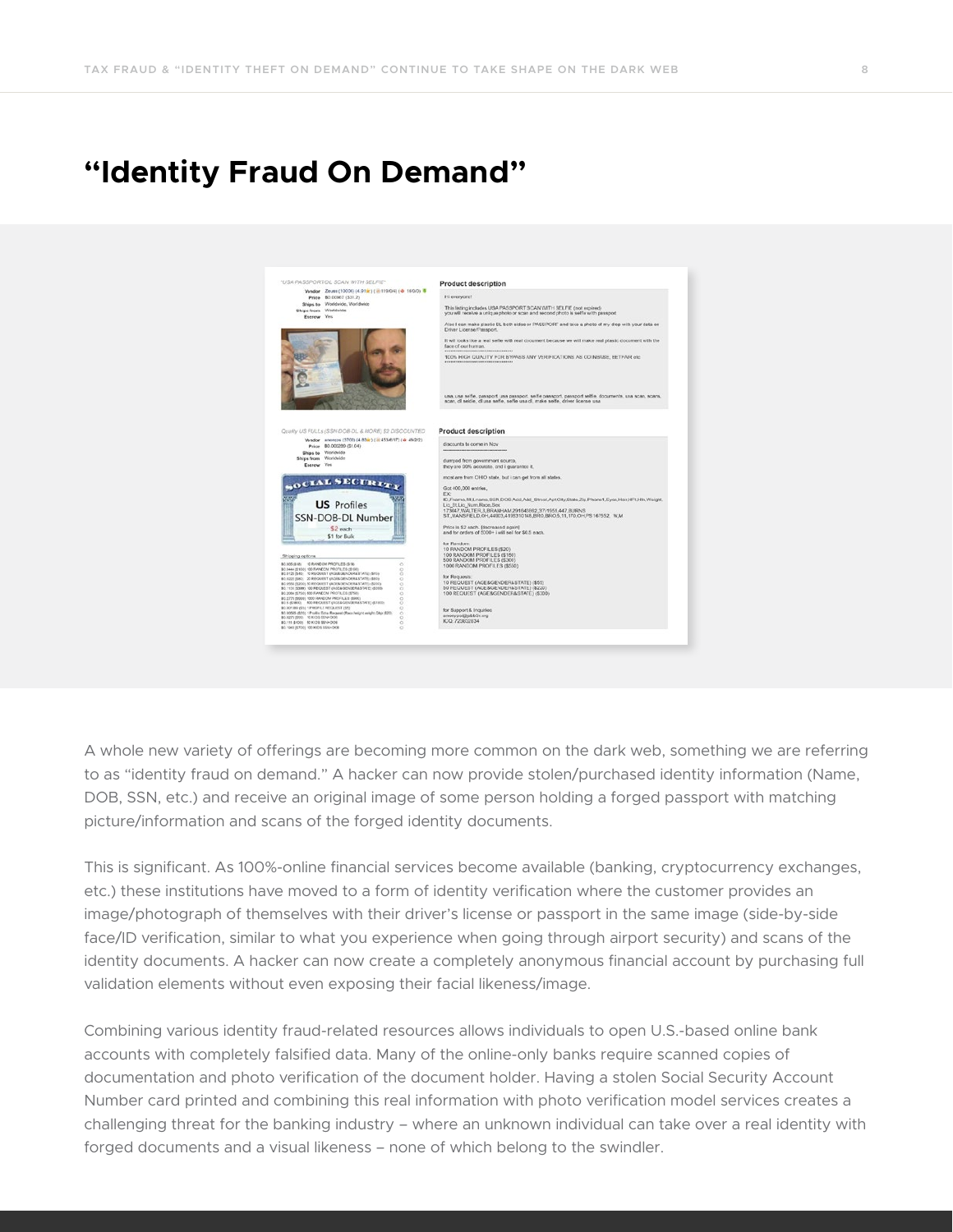### **Financial Industry-Specific Malware**

During our search, we also found financial industry-specific malware offerings. Zeus Bot/ZeusNet were the most frequently referenced.

The GozNym 2.0 banking and point-of-sale Trojan was listed for \$750 euro and was the most expensive listing. This malware needs to be placed on machines that process financial data: customers, bankers, pointof-sale devices, and call center machines.

> **Carbon Black. FINANCIAL MALWARE FINDINGS**



52 listings for **HOW-TO GUIDES FOR ZEUS BOT**; ranging from \$4 - \$10



**TINY BANKER/TINBA RUNS**  approximately \$11 for the actual binary



Four **GENERICALLY NAMED BANK BRUTEFORCE SOFTWARE** offerings ranging from from \$40 - \$450



**GOZNYM SOURCE CODE** is available for 750 euro

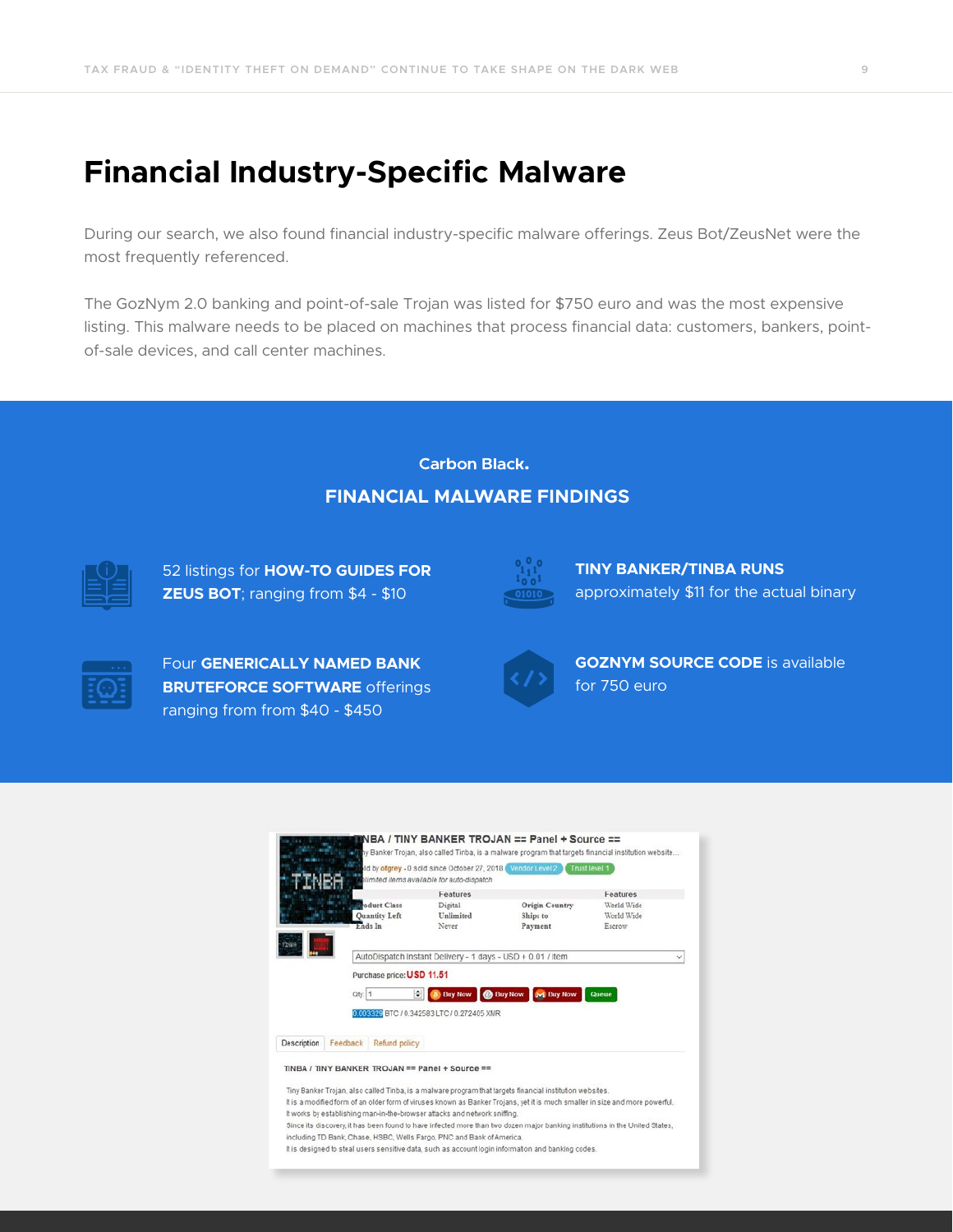### **Conclusion**

**2**

**3**

From a consumer's perspective, curbing tax fraud and identity theft stemming from the dark web can be a tough, if not impossible, task. In many respects, the onus of responsibility in keeping data safe is on the companies and organizations housing the information.

That said, consumers can take a few critical steps to strengthen their cyber hygiene and decrease their chances of becoming a victim.

Make sure to use a bank that offers **MULTI-1 FACTOR AUTHENTICATION** for logins. It's **4** also a good practice to use Mozilla as your browser for any sensitive online activity.

**USE A PASSWORD MANAGER** (locked by a master key that only you know) and do not save passwords in your browser.

**FILE YOUR TAXES AS SOON AS POSSIBLE.** In the event someone does get a hold of your information and attempts to file a return in your name, the fraudulent return will be rejected if your return has already been submitted. (Another motivation to get those taxes in early!)

**5**

#### **IGNORE THE INCLINATION TO GIVE YOUR INFORMATION AWAY.** If a

website doesn't have a legitimate need for personal information, don't provide it. This can help limit future exposure.

Never transfer money (via wire, electronic check, credit card, etc.) based off an email request you're not expecting without directly **AUTHENTICATING THE REQUESTOR VIA TELEPHONE OR IN PERSON FIRST.** Putting a lock on (and/ or setting notifications for) your credit will also put an additional measure in place to monitor nefarious activity.